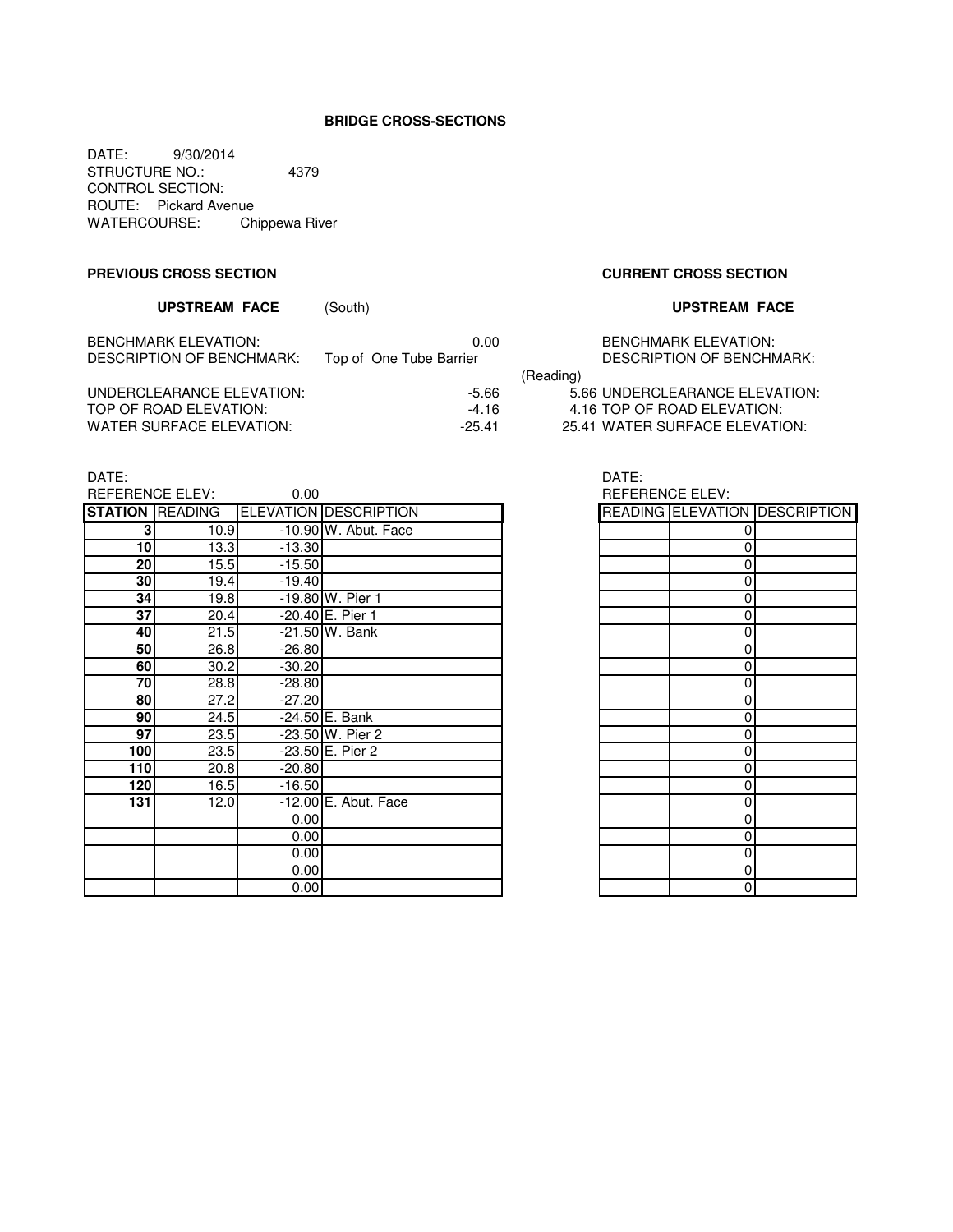## **BRIDGE CROSS-SECTIONS**

DATE: 9/30/2014 STRUCTURE NO.: 4379 CONTROL SECTION: ROUTE: Pickard Avenue WATERCOURSE: Chippewa River

### **PREVIOUS CROSS SECTION CURRENT CROSS SECTION**

# **DOWNSTREAM FACE** (North) **DOWNSTREAM FACE**

| <b>BENCHMARK ELEVATION:</b> | 0.00                    |           | <b>BENCHMARK ELEVATION:</b>    |
|-----------------------------|-------------------------|-----------|--------------------------------|
| DESCRIPTION OF BENCHMARK:   | Top of One Tube Barrier |           | DESCRIPTION OF BENCHMARK:      |
|                             |                         | (Reading) |                                |
| UNDERCLEARANCE ELEVATION:   | -5.66                   |           | 5.66 UNDERCLEARANCE ELEVATION: |
| TOP OF ROAD ELEVATION:      | -4.16                   |           | 4.16 TOP OF ROAD ELEVATION:    |
| WATER SURFACE ELEVATION:    | $-25.41$                |           | 25.41 WATER SURFACE ELEVATION: |

|           | <b>BENCHMARK ELEVATION:</b><br><b>DESCRIPTION OF BENCHMARK:</b> |
|-----------|-----------------------------------------------------------------|
| (Reading) |                                                                 |
|           | 5.66 UNDERCLEARANCE ELEVATION                                   |
|           | 4.16 TOP OF ROAD ELEVATION:                                     |

DATE: DATE:

| ----            |      |                     |                                       |                 |          |                                      |
|-----------------|------|---------------------|---------------------------------------|-----------------|----------|--------------------------------------|
| REFERENCE ELEV: |      | 0.00                |                                       | REFERENCE ELEV: |          |                                      |
|                 |      |                     | STATION READING ELEVATION DESCRIPTION |                 |          | <b>READING ELEVATION DESCRIPTION</b> |
| 3 <sup>1</sup>  | 12.0 |                     | -12.00 W. Abut. Face                  |                 |          |                                      |
| 10 <sup>1</sup> | 13.5 | $-13.50$            |                                       |                 | $\Omega$ |                                      |
| 20              | 18.0 | $-18.00$            |                                       |                 | 0        |                                      |
| 30              | 21.6 | $-21.60$            |                                       |                 | 0        |                                      |
| 35              | 22.4 |                     | -22.40 W. Pier 1 & Bank               |                 | 0        |                                      |
| 38              | 24.9 |                     | $-24.90$ E. Pier 1                    |                 | 0        |                                      |
| 40              | 27.1 | $-27.10$            |                                       |                 | 0        |                                      |
| 50              | 29.9 | $-29.90$            |                                       |                 | 0        |                                      |
| 60              | 31.8 | $-31.80$            |                                       |                 | $\Omega$ |                                      |
| 70              | 32.4 | $-32.40$            |                                       |                 | 0        |                                      |
| 80              | 31.5 | $-31.\overline{50}$ |                                       |                 | 0        |                                      |
| 90 <sub>l</sub> | 28.8 | $-28.80$            |                                       |                 | $\Omega$ |                                      |
| 97              | 25.1 |                     | -25.10 W. Pier 2                      |                 | 0        |                                      |
| 100             | 24.4 |                     | -24.40 E. Pier 2 & Bank               |                 | 0        |                                      |
| 110             | 20.6 | $-20.60$            |                                       |                 | 0        |                                      |
| 120             | 16.9 | $-16.90$            |                                       |                 | 0        |                                      |
| 131             | 12.2 |                     | -12.20 E. Abut. Face                  |                 | 0        |                                      |
|                 |      | 0.00                |                                       |                 | 0        |                                      |
|                 |      | 0.00                |                                       |                 | 0        |                                      |
|                 |      | 0.00                |                                       |                 | 0        |                                      |
|                 |      | 0.00                |                                       |                 | 0        |                                      |
|                 |      | 0.00                |                                       |                 | 0        |                                      |
|                 |      | 0.00                |                                       |                 | 0        |                                      |
|                 |      | 0.00                |                                       |                 | 0        |                                      |

|   | READING ELEVATION DESCRIPTION |
|---|-------------------------------|
| 0 |                               |
| 0 |                               |
| 0 |                               |
| 0 |                               |
| 0 |                               |
| 0 |                               |
| 0 |                               |
| 0 |                               |
| 0 |                               |
| 0 |                               |
| 0 |                               |
| 0 |                               |
| 0 |                               |
| 0 |                               |
| 0 |                               |
| 0 |                               |
| 0 |                               |
| 0 |                               |
| 0 |                               |
| 0 |                               |
| 0 |                               |
| 0 |                               |
| 0 |                               |
| 0 |                               |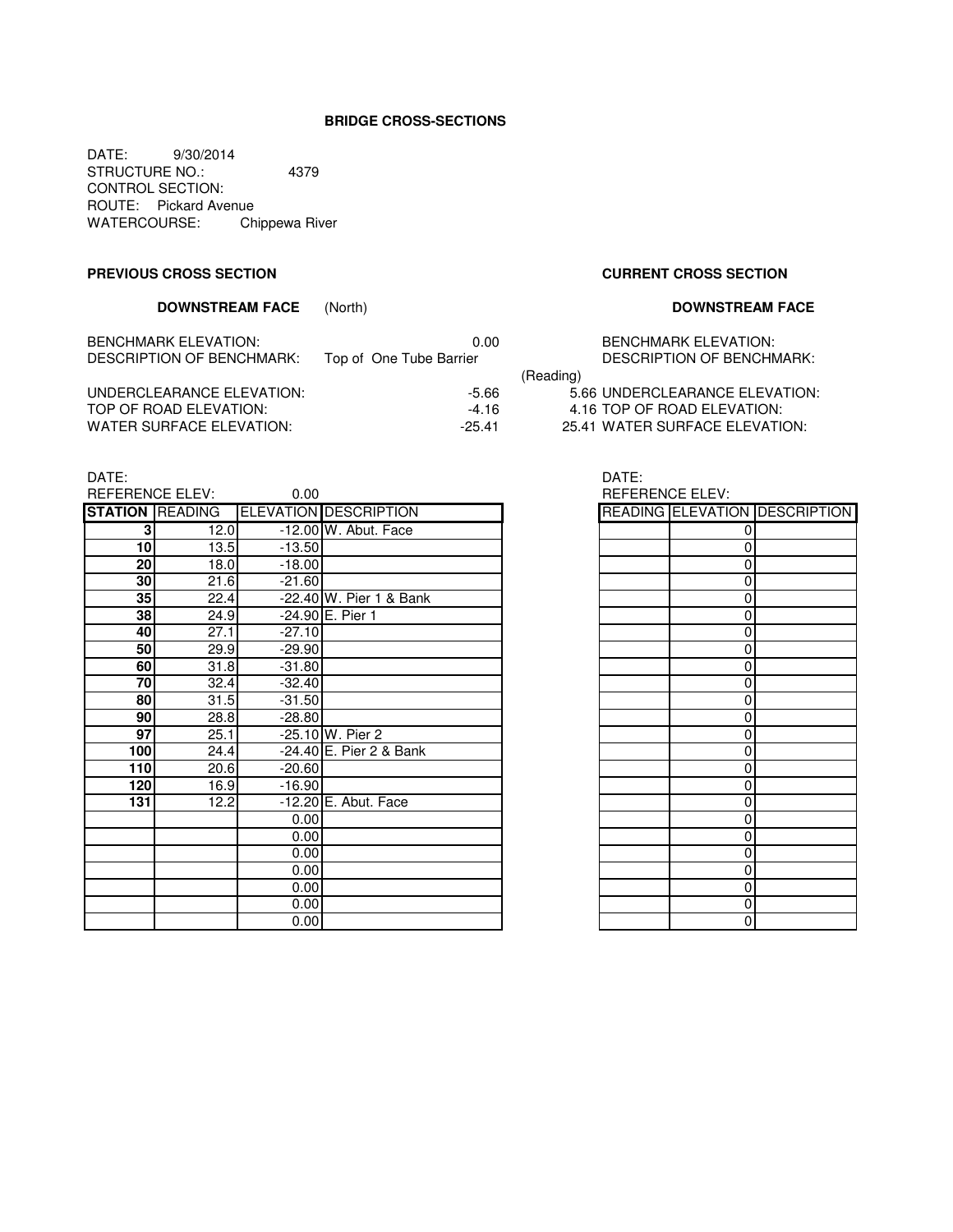